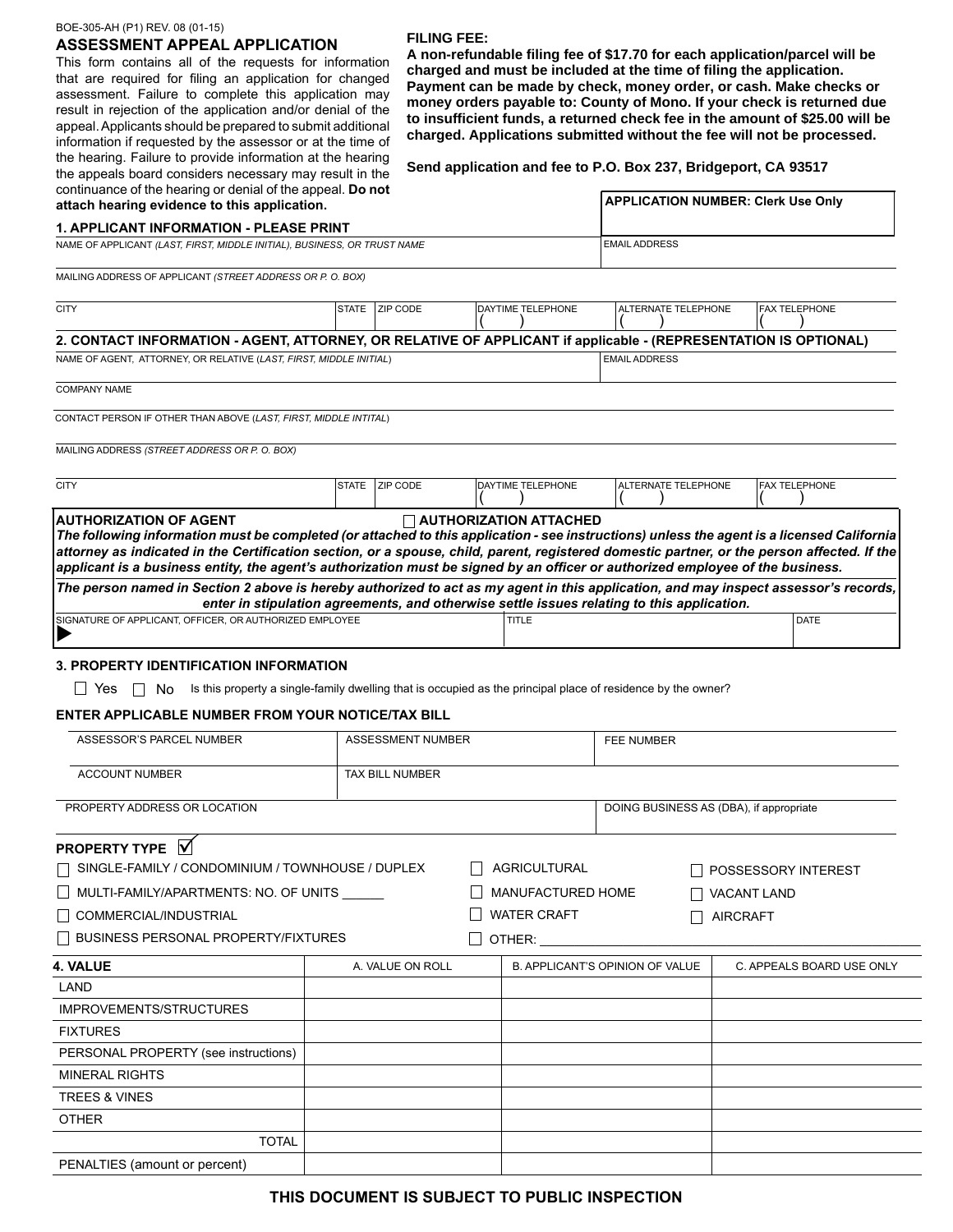| BOE-305-AH (P2) REV. 08 (01-15) |  |  |  |
|---------------------------------|--|--|--|
|---------------------------------|--|--|--|

| 5. TYPE OF ASSESSMENT BEING APPEALED $\sqrt{\ }$ Check only one. See instructions for filing periods                                                                                                                                      |
|-------------------------------------------------------------------------------------------------------------------------------------------------------------------------------------------------------------------------------------------|
| REGULAR ASSESSMENT - VALUE AS OF JANUARY 1 OF THE CURRENT YEAR                                                                                                                                                                            |
| SUPPLEMENTAL ASSESSMENT                                                                                                                                                                                                                   |
|                                                                                                                                                                                                                                           |
| ROLL CHANGE □ ESCAPE ASSESSMENT □ CALAMITY REASSESSMENT □ PENALTY ASSESSMENT                                                                                                                                                              |
|                                                                                                                                                                                                                                           |
| *Must attach copy of notice or bill, where applicable **Each roll year requires a separate application                                                                                                                                    |
| 6. REASON FOR FILING APPEAL (FACTS) See instructions before completing this section.<br>If you are uncertain of which item to check, please check "I. OTHER" and provide a brief explanation of your reasons for filing this application. |
| The reasons that I rely upon to support requested changes in value are as follows:                                                                                                                                                        |
| A. DECLINE IN VALUE                                                                                                                                                                                                                       |
| $\Box$ The assessor's roll value exceeds the market value as of January 1 of the current year.                                                                                                                                            |
| <b>B. CHANGE IN OWNERSHIP</b>                                                                                                                                                                                                             |
| □ 1. No change in ownership occurred on the date of ________________.                                                                                                                                                                     |
| □ 2. Base year value for the change in ownership established on the date of ______________________ is incorrect.                                                                                                                          |
| C. NEW CONSTRUCTION                                                                                                                                                                                                                       |
| □ 1. No new construction occurred on the date of _________________.                                                                                                                                                                       |
| □ 2. Base year value for the completed new construction established on the date of ________________ is incorrect.                                                                                                                         |
| □ 3. Value of construction in progress on January 1 is incorrect.                                                                                                                                                                         |
| D. CALAMITY REASSESSMENT                                                                                                                                                                                                                  |
| □ Assessor's reduced value is incorrect for property damaged by misfortune or calamity.                                                                                                                                                   |
| E. BUSINESS PERSONAL PROPERTY/FIXTURES. Assessor's value of personal property and/or fixtures exceeds market value.<br>$\Box$ 1. All personal property/fixtures.                                                                          |
| □ 2. Only a portion of the personal property/fixtures. Attach description of those items.                                                                                                                                                 |
| F. PENALTY ASSESSMENT                                                                                                                                                                                                                     |
| $\Box$ Penalty assessment is not justified.                                                                                                                                                                                               |
| G. CLASSIFICATION/ALLOCATION                                                                                                                                                                                                              |
| $\Box$ 1. Classification of property is incorrect.                                                                                                                                                                                        |
| $\Box$ 2. Allocation of value of property is incorrect (e.g., between land and improvements).                                                                                                                                             |
| H. APPEAL AFTER AN AUDIT. Must include description of each property, issues being appealed, and your opinion of value.<br>1. Amount of escape assessment is incorrect.                                                                    |
| $\Box$ 2. Assessment of other property of the assessee at the location is incorrect.                                                                                                                                                      |
| I. OTHER                                                                                                                                                                                                                                  |
| $\Box$ Explanation (attach sheet if necessary) $\Box$                                                                                                                                                                                     |
| 7. WRITTEN FINDINGS OF FACTS (\$<br>perr                                                                                                                                                                                                  |
| Are requested.<br>$\Box$ Are not requested.                                                                                                                                                                                               |
| 8. THIS APPLICATION IS DESIGNATED AS A CLAIM FOR REFUND See instructions.                                                                                                                                                                 |
| $\Box$ Yes<br>$\Box$ No                                                                                                                                                                                                                   |
|                                                                                                                                                                                                                                           |
|                                                                                                                                                                                                                                           |
|                                                                                                                                                                                                                                           |

# **CERTIFICATION**

*I certify (or declare) under penalty of perjury under the laws of the State of California that the foregoing and all information hereon, including any* accompanying statements or documents, is true, correct, and complete to the best of my knowledge and belief and that I am (1) the owner of the *property or the person affected (i.e., a person having a direct economic interest in the payment of taxes on that property – "The Applicant"), (2) an* agent authorized by the applicant under item 2 of this application, or (3) an attorney licensed to practice law in the State of California, State Bar Number \_\_\_\_\_\_\_, who has been retained by the applicant and has been auth *Number \_\_\_\_\_\_\_\_\_\_\_\_\_\_\_\_\_\_, who has been retained by the applicant and has been authorized by that person to file this application.*

| SIGNATURE (Use Blue Pen - Original signature required on paper-filed application)<br>▶ |                     |  |                                                                       | SIGNED AT (CITY, STATE) |                                                                 |  | <b>DATE</b> |                 |  |
|----------------------------------------------------------------------------------------|---------------------|--|-----------------------------------------------------------------------|-------------------------|-----------------------------------------------------------------|--|-------------|-----------------|--|
|                                                                                        |                     |  |                                                                       |                         |                                                                 |  |             |                 |  |
|                                                                                        | NAME (Please Print) |  |                                                                       |                         |                                                                 |  |             |                 |  |
|                                                                                        |                     |  | FILING STATUS (IDENTIFY RELATIONSHIP TO APPLICANT NAMED IN SECTION 1) |                         |                                                                 |  |             |                 |  |
|                                                                                        | <b>OWNER</b>        |  |                                                                       |                         | AGENT   ATTORNEY   SPOUSE   REGISTERED DOMESTIC PARTNER   CHILD |  | PARENT      | PERSON AFFECTED |  |
|                                                                                        |                     |  | CORPORATE OFFICER OR DESIGNATED EMPLOYEE                              |                         |                                                                 |  |             |                 |  |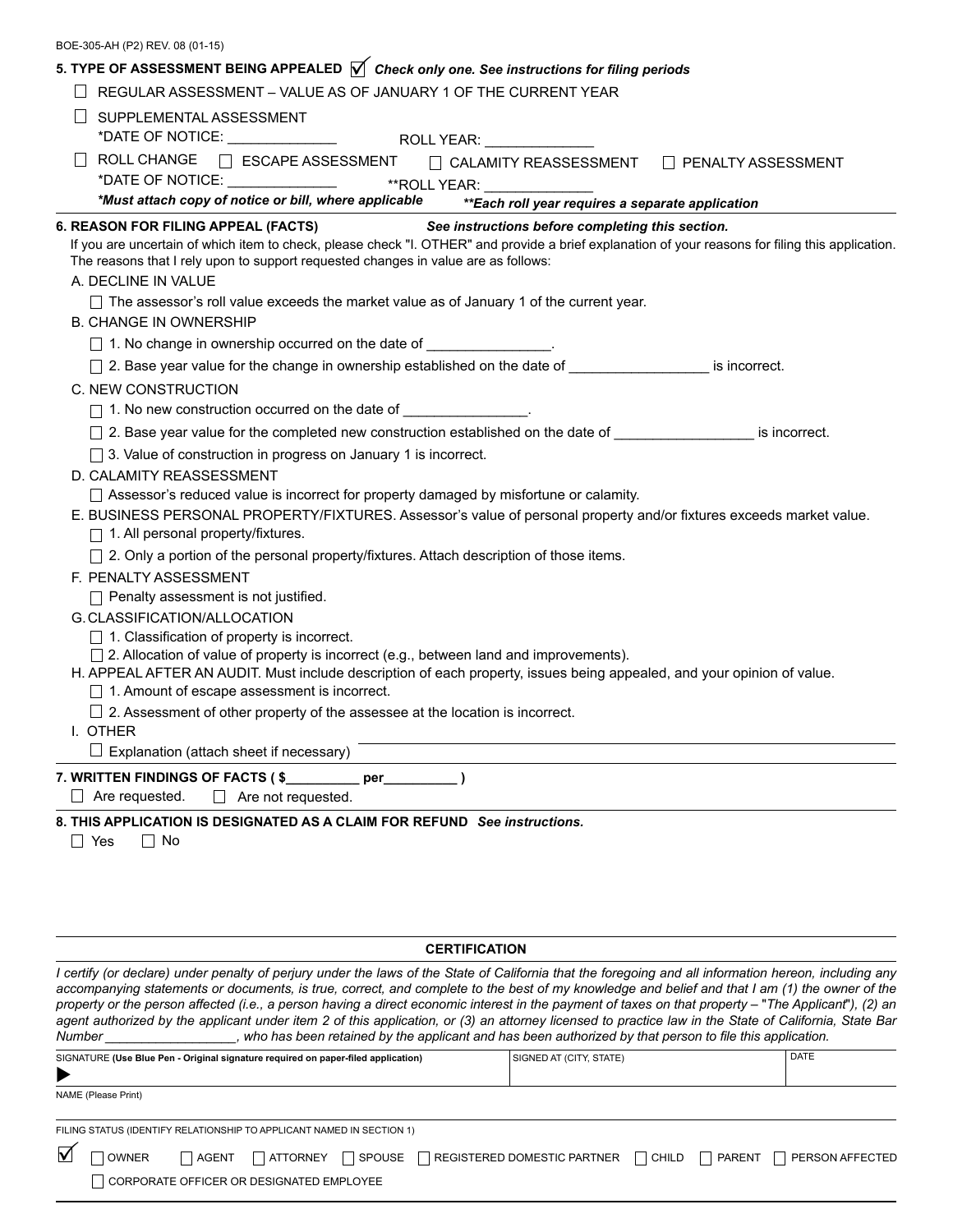# **INFORMATION AND INSTRUCTIONS FOR ASSESSMENT APPEAL APPLICATION**

The State Board of Equalization has prepared a pamphlet to assist you in completing this application. You may download a copy of Publication 30, *Residential Property Assessment Appeals*, at www.boe.ca.gov/proptaxes/asmappeal.htm or contact the clerk of your local board for a copy.

Filing this application for reduced assessment does not relieve the applicant from the obligation to pay the taxes on the subject property on or before the applicable due date shown on the tax bill. **The appeals board has two years from the date an application is filed to hear and render a decision.** If a reduction is granted, a proportionate refund of taxes paid will be made by the county.

Based on the evidence submitted at the hearing, the appeals board can increase, decrease, or not change an assessment. The decision of the appeals board upon this application is final; the appeals board may not reconsider or rehear any application. However, either the applicant or the assessor may bring timely action in superior court for review of an adverse action.

An application may be amended until 5:00 p.m. on the last day upon which the application might have been timely filed. After the filing period, an invalid or incomplete application may be corrected at the request of the clerk or amendments may be made at the discretion of the board. Contact the clerk for information regarding correcting or amending an application.

The appeals board can hear matters concerning an assessor's allocation of exempt values. However, it cannot hear matters relating to a person's or organization's eligibility for a property tax exemption. Appeals regarding the denial of exemptions are under the jurisdiction of the assessor and/ or the courts.

The following instructions apply to the corresponding sections on the application form. Please type or print in ink all information on the application form.

#### **SECTION 1. APPLICANT INFORMATION**

Enter the name and mailing address of the applicant as shown on the tax bill or notice. If the applicant is other than the assessee (e.g., lessee, trustee, party affected), attach an explanation. NOTE: An agent's address may not be substituted for that of the applicant.

## **SECTION 2. CONTACT INFORMATION - AGENT, ATTORNEY, OR RELATIVE OF APPLICANT**

Provide the contact information for an agent, attorney, or relative if filing on behalf of the applicant. You are not required to have professional representation. If you have an agent to assist you, the applicant must complete the Agent Authorization portion of this form or attach an authorization which includes the information indicated below.

## **AUTHORIZATION OF AGENT**

If the agent is not a California-licensed attorney or one of the relatives indicated in the certification section, you must complete this section, or an agent's authorization may be attached to this application. An attached authorization must contain all of the following information.

- The date the authorization is executed.
- A statement that the agent is authorized to sign and file applications in the calendar year of the application.
- The specific parcel(s) or assessment(s) covered by the authorization, or a statement that the agent is authorized to represent the applicant on all parcels and assessments located within the county that the application is being filed.
- The name, address, and telephone number of the agent.
- The applicant's signature and title.
- A statement that the agent will provide the applicant with a copy of the application.

#### **SECTION 3. PROPERTY IDENTIFICATION INFORMATION**

Enter the appropriate number from your assessment notice or from your tax bill. If the property is personal property (e.g., an aircraft or boat), enter the account/tax bill number from your tax bill. Enter a brief description of the property location, such as street address, city, and zip code, sufficient to identify the property and assessment being appealed.

#### **SECTION 4. VALUE**

COLUMN A. Enter the amounts shown on your assessment notice or tax bill for the year being appealed. Personal Property includes all water craft (boats, vessels, jet-skis), airplanes, and business personal property. If you are appealing a current year assessment (base year or decline in value) and have not received an assessment notice, or are unsure of the values to enter in this section, please contact the assessor's office. If you are appealing a calamity reassessment, penalty assessment, or an assessment related to a change in ownership, new construction, roll change, or escape assessment, refer to the assessment notice you received.

COLUMN B. Enter your opinion of value for each of the applicable categories. **If you do not state an opinion of value, it will result in the rejection of your application.**

COLUMN C. This column is for use by the appeals board. **Do not enter anything in this column.**

## **SECTION 5. TYPE OF ASSESSMENT BEING APPEALED**

Check only one item per application. Check the item that best describes the assessment you are appealing.

*Regular Assessment* filing dates are: (1) July 2 through September 15 for all property located in the county provided the county assessor sent a notice of assessed value by August 1 to all assessees with real property on the local roll; or (2) July 2 through November 30 for all property located in the county if the county assessor did not send notices of assessed values. Filing deadlines may be viewed at www.boe.ca.gov/proptaxes/pdf/filingperiods.pdf.